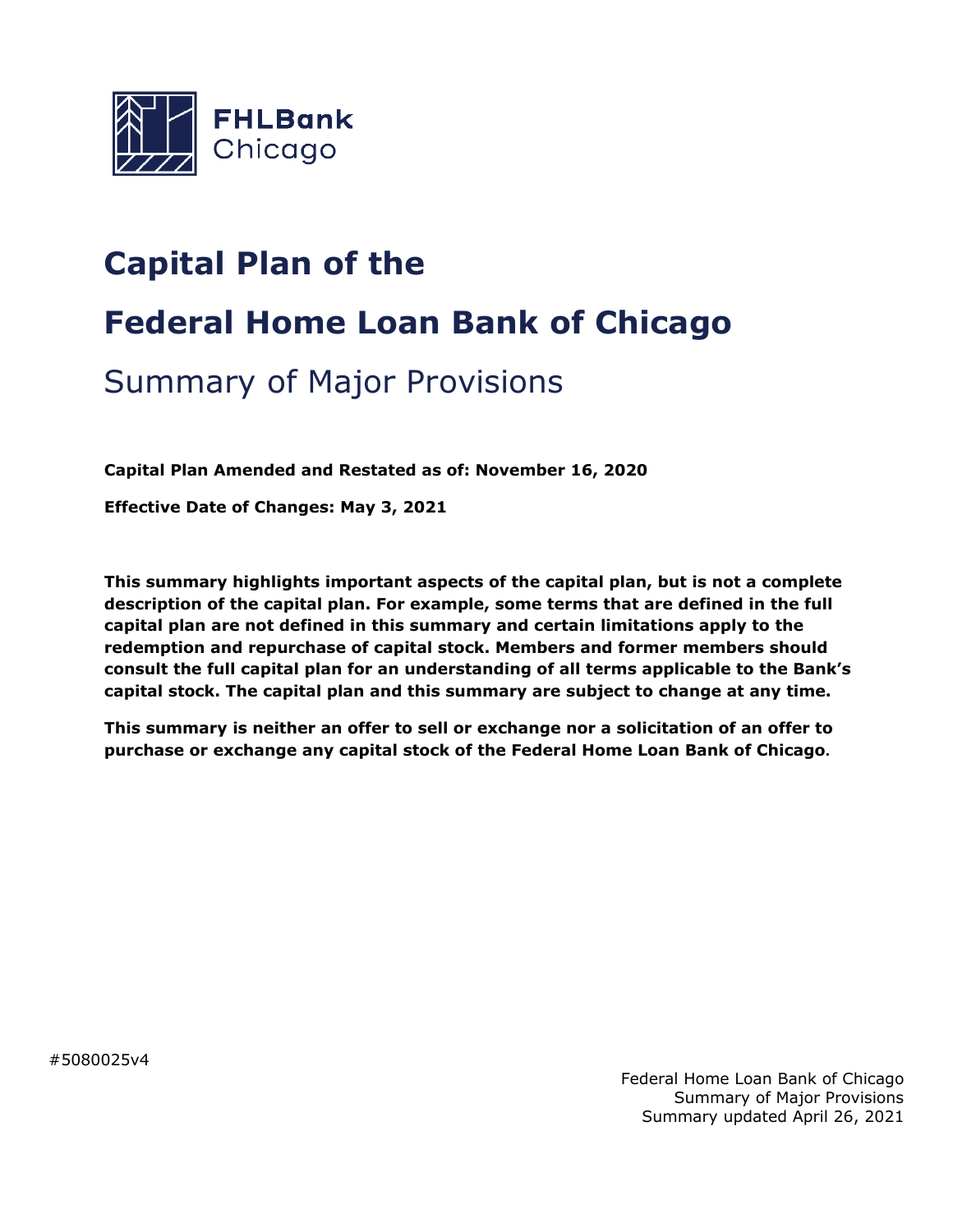### **Background**

The Federal Home Loan Bank System Modernization Act of 1999 established capital requirements for the Federal Home Loan Banks (FHLBanks). The requirements are found in the Federal Home Loan Bank Act (the Bank Act) and the regulations of the Federal Housing Finance Agency (FHFA).

The Federal Home Loan Bank of Chicago's (the Bank) initial capital plan was approved by the FHFA on December 28, 2011, and the Bank implemented its new capital structure on January 1, 2012. The Bank has made amendments to its original capital plan over the years. The Bank's capital plan was most recently amended on November 16, 2020, and the amendments will take effect May 3, 2021 (the Capital Plan).

The major provisions of the Capital Plan are described below. This document summarizes the major provisions of the Bank's current Capital Plan structure, but does not describe all of its provisions. The Capital Plan itself provides more detail on each provision. The Capital Plan is available on the Bank's website at *[fhlbc.com/about-us/financial-information](https://fhlbc.com/about-us/financial-information)*.

### **Stock Issued by the Bank**

Under the Capital Plan, the Bank issues two sub-classes of Class B capital stock, Class B1 activity stock and Class B2 membership. Both sub-classes of capital stock have a par value of \$100 per share, and may be issued, transferred, redeemed, and repurchased only at stated par value. All Class B capital stock is redeemable on five years' written notice, subject to certain conditions.

#### **Amendments to Capital Plan**

Amendments to the Capital Plan require the approval of the Bank's Board of Directors and the FHFA. The Bank will provide at least 30 days prior written notice to its stockholders before any amendment becomes effective.

#### **Members' Minimum Investment Requirement**

The Bank's Capital Plan requires each member (and as applicable, former member) to own Class B capital stock in a dollar amount equal to the greater of:

- A membership stock requirement; or
- An activity stock requirement.

The membership stock requirement is calculated as a designated percentage of each member's mortgage assets (with a minimum and maximum amount). The Bank will review each member's mortgage assets on an annual basis and make any necessary adjustments to the member's membership stock requirement.

#5080025v4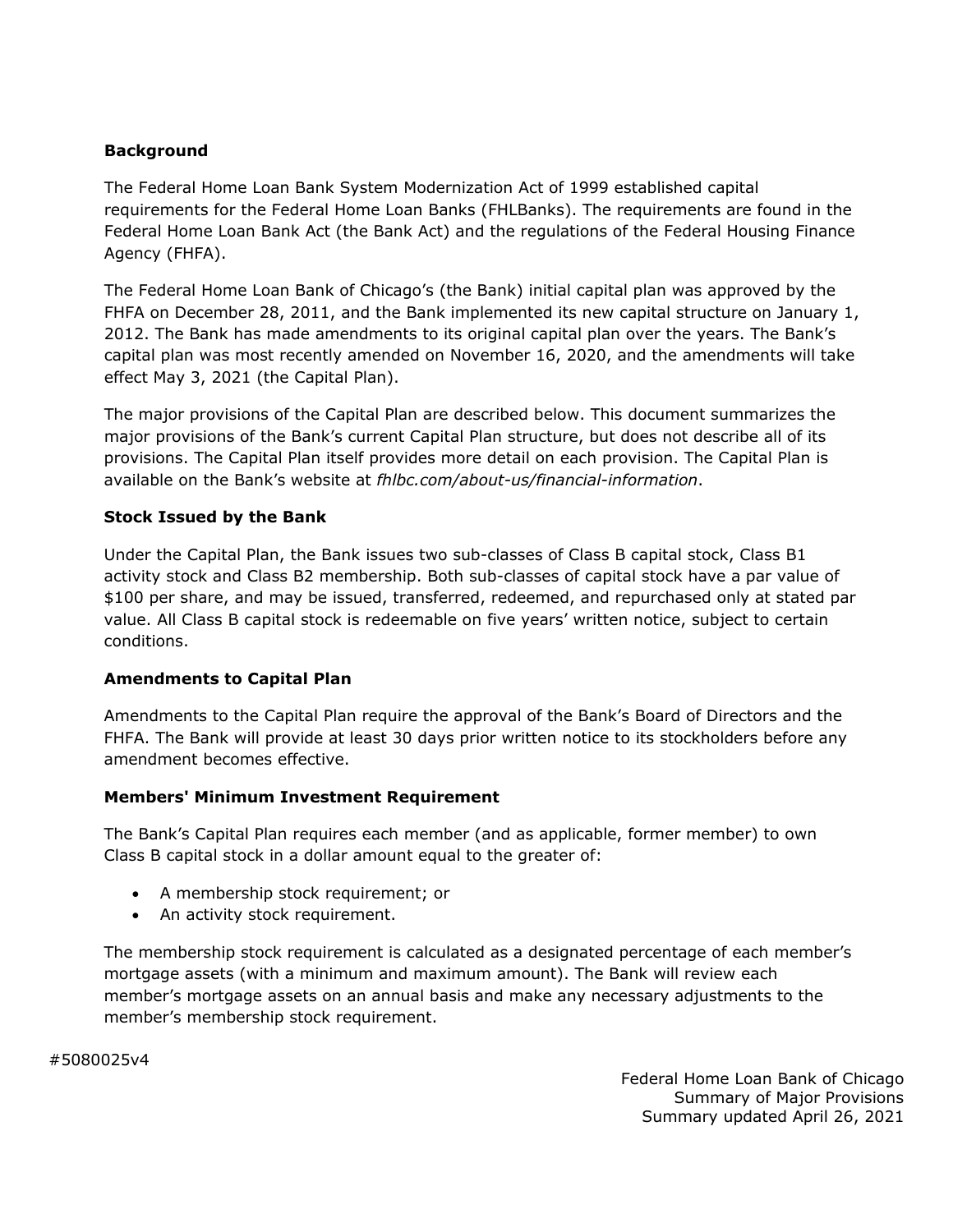The activity stock requirement is currently calculated as the sum of:

- A designated percentage of each member's principal balance of advances outstanding<sup>[1](#page-2-0)</sup>,
- A designated percentage of a member's outstanding unpaid principal balance of Mortgage Partnership Finance® (MPF®) Program loans that meet certain criteria and are retained on the Bank's balance sheet, and
- A designated percentage of a member's outstanding letters of credit that meet certain criteria.

In addition, the Capital Plan also authorizes the Bank's Board of Directors to establish reduced activity stock requirements for specifically designated advances offerings. For example, currently, the Bank has established the Reduced Capitalization Advance Program (as further discussed below).

A member's activity stock requirement is calculated on a continuous basis. Members must comply with the activity stock requirement for as long as the relevant activities remain outstanding.

The Bank's Board of Directors has the authority to adjust the percentages and dollar amounts used to determine the membership and activity stock requirements within ranges established in the Capital Plan to ensure the Bank remains adequately and appropriately capitalized.

The current amounts and the authorized ranges for each component of the minimum investment requirement are indicated in the table below. Changes beyond the ranges specified in the Capital Plan and shown in this table would require the Bank's Board of Directors to adopt an amendment to the Capital Plan.

|                                           | <b>Capital Plan Current Settings and</b><br><b>Authorized Ranges</b> |
|-------------------------------------------|----------------------------------------------------------------------|
| <b>Membership Stock Requirement</b>       | <b>Setting:</b> 0.40% of a member's mortgage assets                  |
|                                           | <b>Range:</b> 0.20% to 1% of a member's mortgage assets              |
| <b>Membership Stock Minimum</b><br>Amount | <b>Setting: \$10,000</b>                                             |
|                                           | <b>Range: None</b>                                                   |
| <b>Membership Stock Maximum</b><br>Amount | <b>Setting: \$5 million</b>                                          |
|                                           | <b>Range: \$1 million to \$25 million</b>                            |

<span id="page-2-0"></span>l  $1$  The Bank has a general designated percentage that applies to all advances other than those advances made through the Bank's Reduced Capitalization Advance Program (RCAP). The designated percentage for RCAP, or any similar future program, may be set as low as 2%.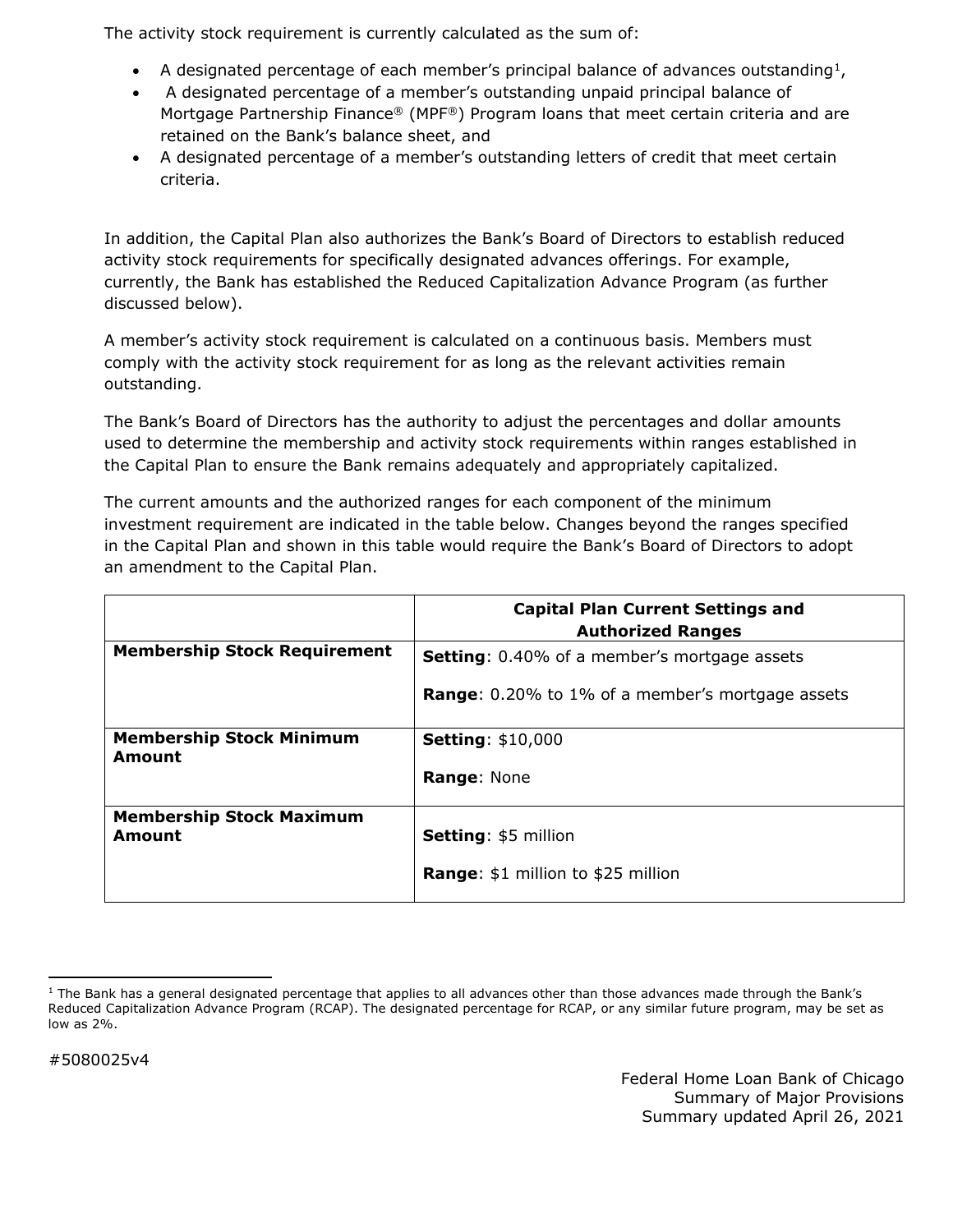| <b>Activity Stock Requirement</b> | <b>Setting:</b> 4.5% of outstanding advances <sup>2</sup> and 2% of MPF<br>loans and 0.10% of letters of credit               |
|-----------------------------------|-------------------------------------------------------------------------------------------------------------------------------|
|                                   | <b>Range:</b> 4% to 5% of outstanding advances <sup>a</sup> and 0% to<br>5% of MPF loans and 0.10% to 2% of letters of credit |

Capital stock that is not required to meet a member's minimum investment requirement is Class B2 excess stock.

# **Dividends on Capital Stock**

The Bank's Board of Directors may declare dividends on capital stock. Dividends may be paid in cash, additional shares of capital stock, or a combination of cash and stock. The Board of Directors may declare the same dividend rate or different dividend rates on Class B1 activity stock and Class B2 membership/excess stock, so long as the rate for Class B1 activity stock is equal to or greater than the rate for Class B2 membership/excess stock.

#### **Voting Rights**

Members (and, as applicable, former members) are entitled to vote their Class B capital stock for member directors in their state and for independent directors district-wide. By regulation, in an election for directors, a member is eligible to vote each share of Class B capital stock it was required to hold as of the prior December 31; although the number of votes any member may cast is capped at the average number of shares of stock required to be held by all members located in the same state as of the prior December 31.

#### **Stock Redemption, Repurchase, and Transfer**

The statute and regulations that govern the Bank's capital structure provide that members may have the Bank redeem certain shares of Class B capital stock with five years' written notice to the Bank. At the expiration of the five year period, the Bank will pay in cash the stated par value of any Class B capital stock covered by the stock redemption notice, as long as the stock is Class B2 excess stock not required to meet a member's minimum investment requirement

Additionally, the Bank may, in its sole discretion, repurchase members' Class B2 excess stock at any time without regard to the five year notification period, subject to the applicable law and the Bank's guidelines. The Bank may repurchase Class B2 excess stock in response to a member's request, or it may initiate repurchases of members' Class B2 excess stock with at least three days prior notice to all members.

With the Bank's prior approval, a member or former member may also transfer Class B2 excess stock to another member or to an institution that has satisfied all conditions to become a member.

l

<span id="page-3-0"></span> $2$  The general activity stock requirement applies to all advances other than those advances made through the Bank's Reduced Capitalization Advance Program (RCAP). The activity stock requirement for RCAP, or any similar future program, may be set as low as 2%.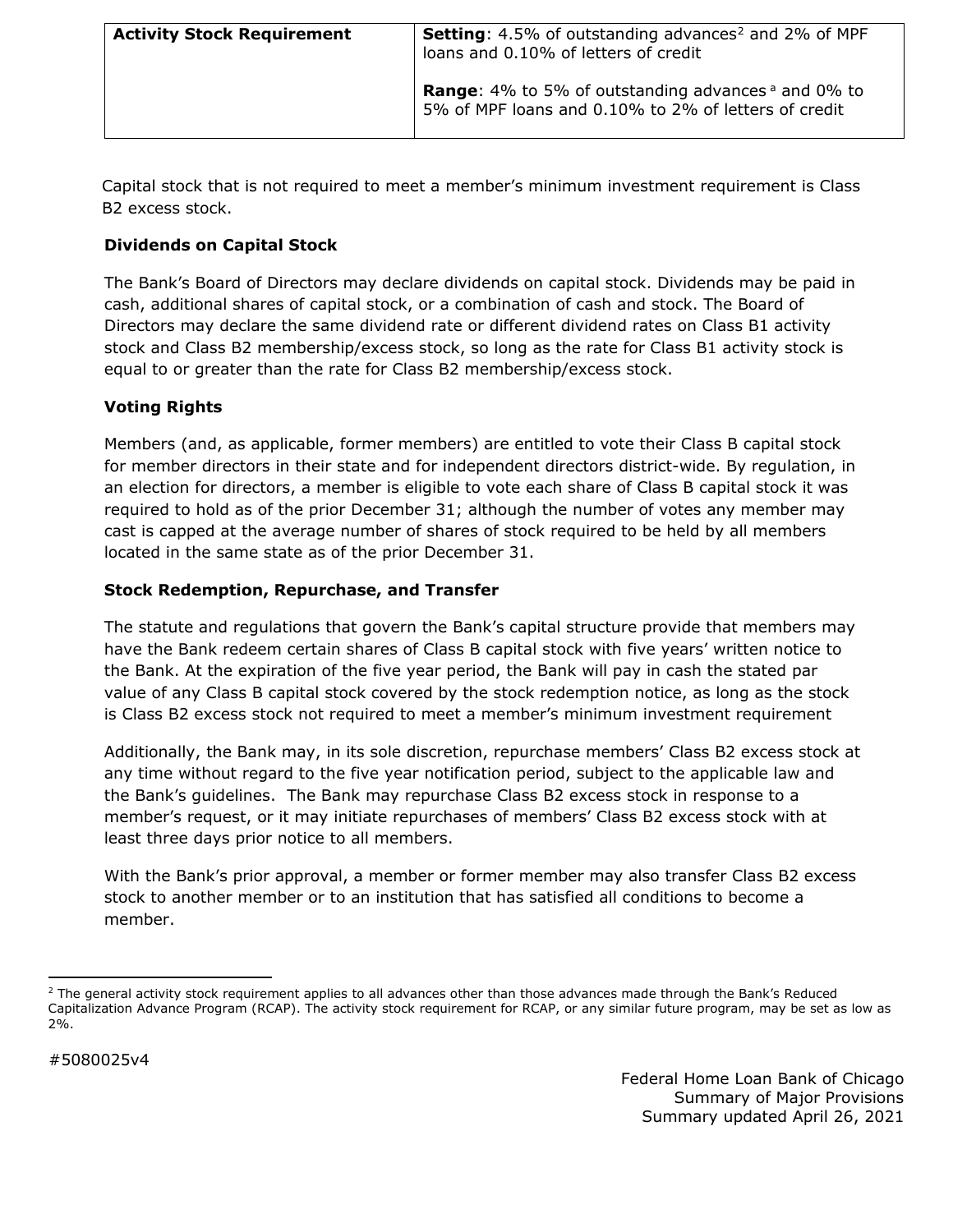#### **Limitations on Redemption and Repurchase of Stock**

There are certain regulatory and statutory limitations on the Bank's redemption and repurchase of Class B2 excess stock. For example, the Bank will not redeem or repurchase stock if it would cause the Bank to be out of compliance with its minimum regulatory capital requirements, or if it would cause a member to fall out of compliance with its minimum investment requirement under the Capital Plan. The full Capital Plan, and the Bank's Form 10-K filed with the Securities and Exchange Commission, provide more information on limitations with respect to redemption and repurchase of excess stock.

# **Withdrawal and Termination of Membership**

#### *Withdrawal from Membership*

The regulations allow a member to withdraw from membership upon five years' written notice to the Bank and membership is terminated at the end of the five year period following the Bank's receipt of such notice. At the expiration of the five year period, the Bank may redeem all Class B capital stock held when the withdrawal notice is given that is not supporting an outstanding activity stock requirement. A member may cancel a withdrawal notice prior to termination of membership, subject to a fee payable to the Bank.

During the five year period following receipt of a withdrawal notice (unless a member engages in any new advance, MPF Program, or letters of credit activity with the Bank), the member will not be subject to any increases in the applicable percentages used to calculate its membership or activity stock requirements, will not be subject to any increases in the applicable cap for the membership stock requirement, and will not be required to purchase additional stock based upon any changes to its mortgage assets.

# *Termination from Membership as a Result of Involuntary Termination, Merger/ Consolidation, Liquidation, or Relocation*

The regulations allow the Bank's Board of Directors to involuntarily terminate a member's membership under the following scenarios, with such termination taking effect on the date the Bank's Board of Directors acts:

- If a member fails to comply with any requirement of the Bank Act, any regulation adopted by FHFA, or any requirement of the Bank's Capital Plan;
- If a member becomes insolvent or otherwise subject to the appointment of a conservator, receiver, or other legal custodian under federal or state law; or
- If a member would jeopardize the safety or soundness of the Bank if it were to remain a member.

The five year redemption period for Class B capital stock begins on the date of involuntarily termination. An involuntarily terminated member remains subject to the minimum investment requirement until the end of the five year redemption period. At the end of the five year period, the Bank may redeem all stock not supporting an outstanding activity stock requirement. However, in certain scenarios, the membership stock requirement of an involuntarily terminated member may reduce to zero sooner and any resulting Class B2 excess stock will be

#5080025v4